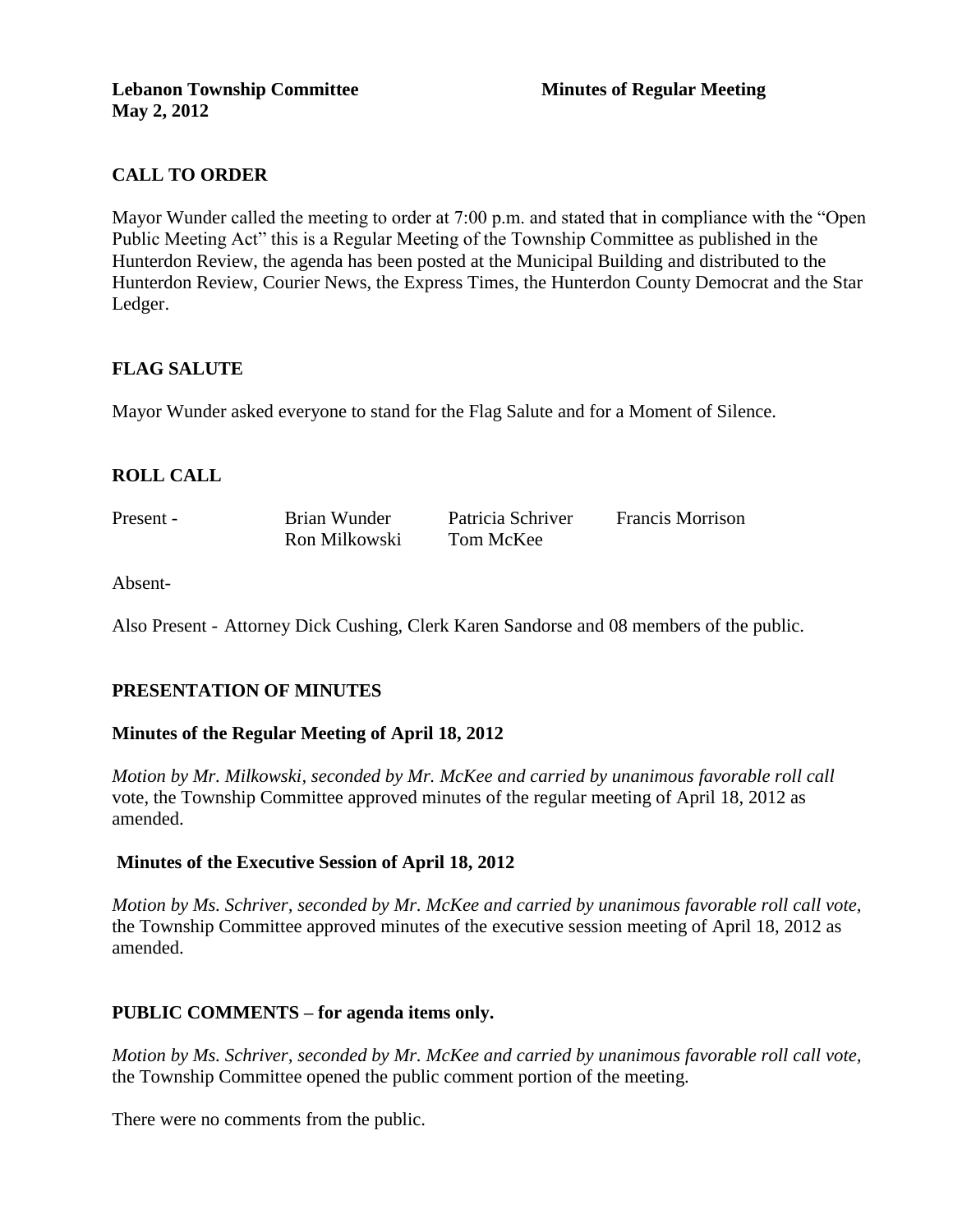LTCM 05/02/2012 Page 2 of 11

*Motion by Ms. Schriver, seconded by Mr. McKee and carried by unanimous favorable roll call vote,* the Township Committee closed the public comment portion of the meeting.

# **PROCLAMATION – Older Americans Month**

*Motion by Ms. Schriver, seconded by Mr. McKee and carried by unanimous favorable roll call vote,* the Township Committee approved the below written proclamation.

# Older Americans Month

# PROCLAMATION

Whereas, this Municipality includes a number of citizens aged 60 and older; and Whereas, the 2012 theme is "Never Too Old to Play!" in honor of older Americans; and

Whereas, the older adults in this Municipality have an important role in sharing knowledge, wisdom, and understanding of the history of our community through interactions with children, youth, and adults from other generations; and Whereas, the fruits of knowledge and experience can be effectively transferred from generation to generation through meaningful social interactions; and

Whereas, their interactions with family, friends, and neighbors across generations enrich the lives of everyone involved; and

Whereas, our community can provide opportunities to enrich citizens young and old by:

- Emphasizing the value of including elders in public and family life
- Creating opportunities for older Americans to interact with people of different generations
- Providing services, technologies, and support systems that allow older adults to participate in social activities in the community

NOW, THEREFORE, BE IT RESOLVED that the Township of Lebanon does hereby proclaim May 2012 to be Older Americans Month. We urge every citizen to take time this month to engage with our older citizens through enjoyable social interactions such as sports, games, contests, and other forms of play.

IN TESTIMONY WHEREOF, I have hereunto set my hand and cause to be affixed the Seal of the Township of Lebanon this 2nd day of May 2012.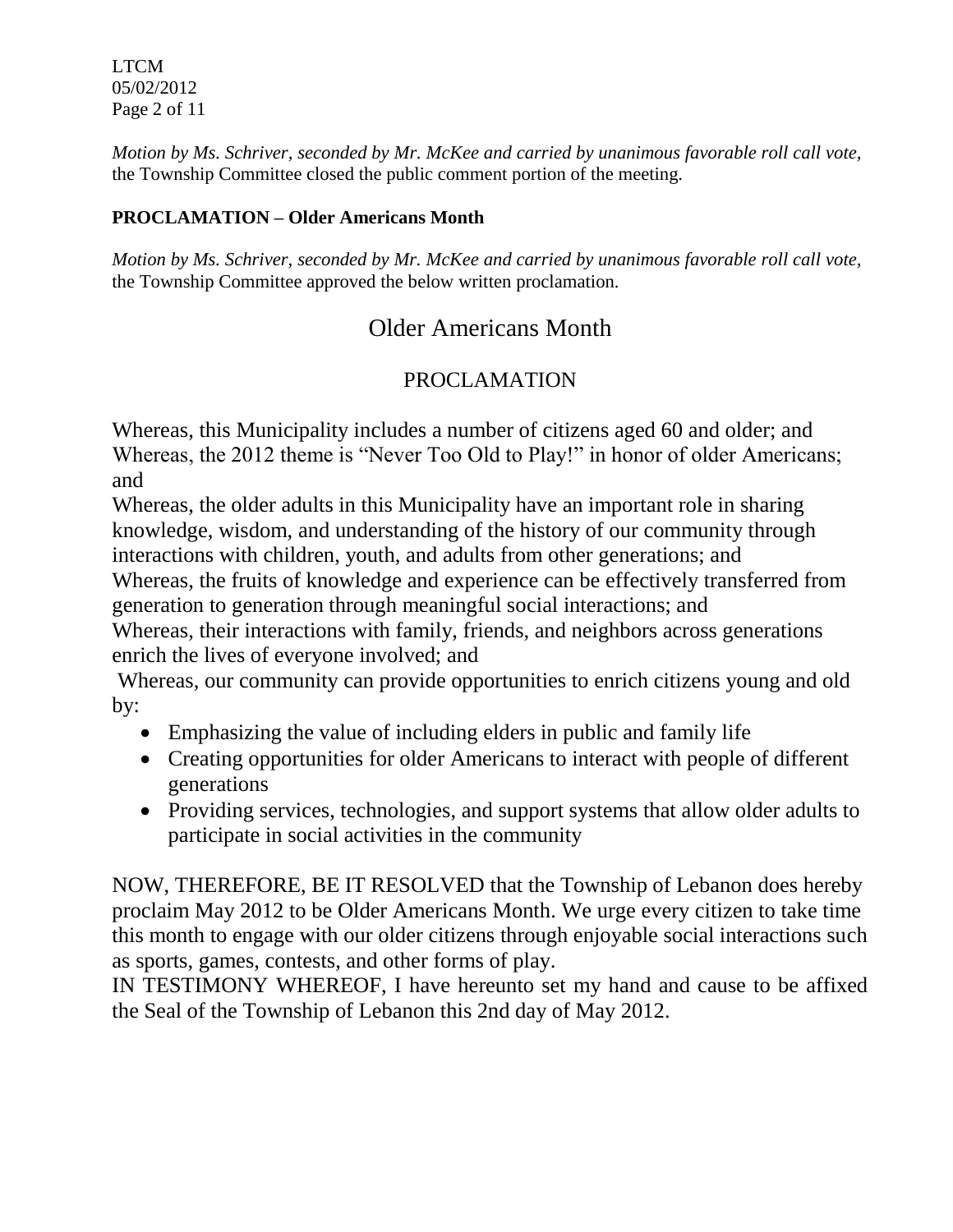LTCM 05/02/2012 Page 3 of 11

#### **RESOLUTIONS**

#### **Resolution No. 43-2012 – Redemption of Tax Sale Certificate**

*Motion by Ms. Schriver, seconded by Mr. McKee and carried by favorable roll call vote, the* Township Committee approved Resolution No. 43-2012 as written below. AYES: Schriver, Milkowski, McKee, Morrison ABSTAIN: Wunder

## TOWNSHIP OF LEBANON COUNTY OF HUNTERDON STATE OF NEW JERSEY RESOLUTION NO. 43-2012 REDEMPTION OF TAX SALE CERTIFICATE

WHEREAS the Tax Collector did sell a Tax Sale Certificate #201002 on October 15, 2010 to Patricia R. Wunder and,

WHEREAS the amount of \$17,887.23 has been collected from John and Lois Merklinger, owners of Block 40, lot 16, Lebanon Township for the redemption of Tax Sale Certificate #201002,

THEREFORE BE IT RESOLVED that the Treasurer be authorized to prepare and the Mayor, Treasurer and Clerk be authorized to sign a check in the amount of \$17,887.23 and that this check be mailed to:

> Patricia R. Wunder 3 Wunder Lane Califon, New Jersey 07830

#### **Resolution No. 44-2012 - COAH – Extension for Trust Funds to be Committed**

*Motion by Mr. McKee, seconded by Mr. Morrison and carried by unanimous favorable roll call*  vote, the Township Committee approved Resolution No. 44-2012 as written below.

## TOWNSHIP OF LEBANON COUNTY OF HUNTERDON STATE OF NEW JERSEY RESOLUTION 44-2012 RESOLUTION CALLING FOR AN EXTENSION FOR AFFORDABLE HOUSING TRUST FUNDS TO BE COMMITTED

WHEREAS, P.L. 2008, c. 46 established a four year timetable for municipal housing trust dollars to be "committed for expenditure, or risk forfeiture to the State;" and

WHEREAS, the 2008 Act did not define the term "committed for expenditure" and deferred to the Council on Affordable Housing (COAH) to promulgate regulations as to be requirements to be met for "committed" as well as a timetable for expenditures; and

WHEREAS, neither COAH nor the Department of Community Affairs has adopted, nor proposed, the regulations pursuant PL 2008, c. 46; and

WHEREAS, hundreds of municipalities submitted spending plans to COAH, of which only a fraction of these plans were reviewed by the agency, and most of these municipalities have not been provided any guidance on their spending plans; and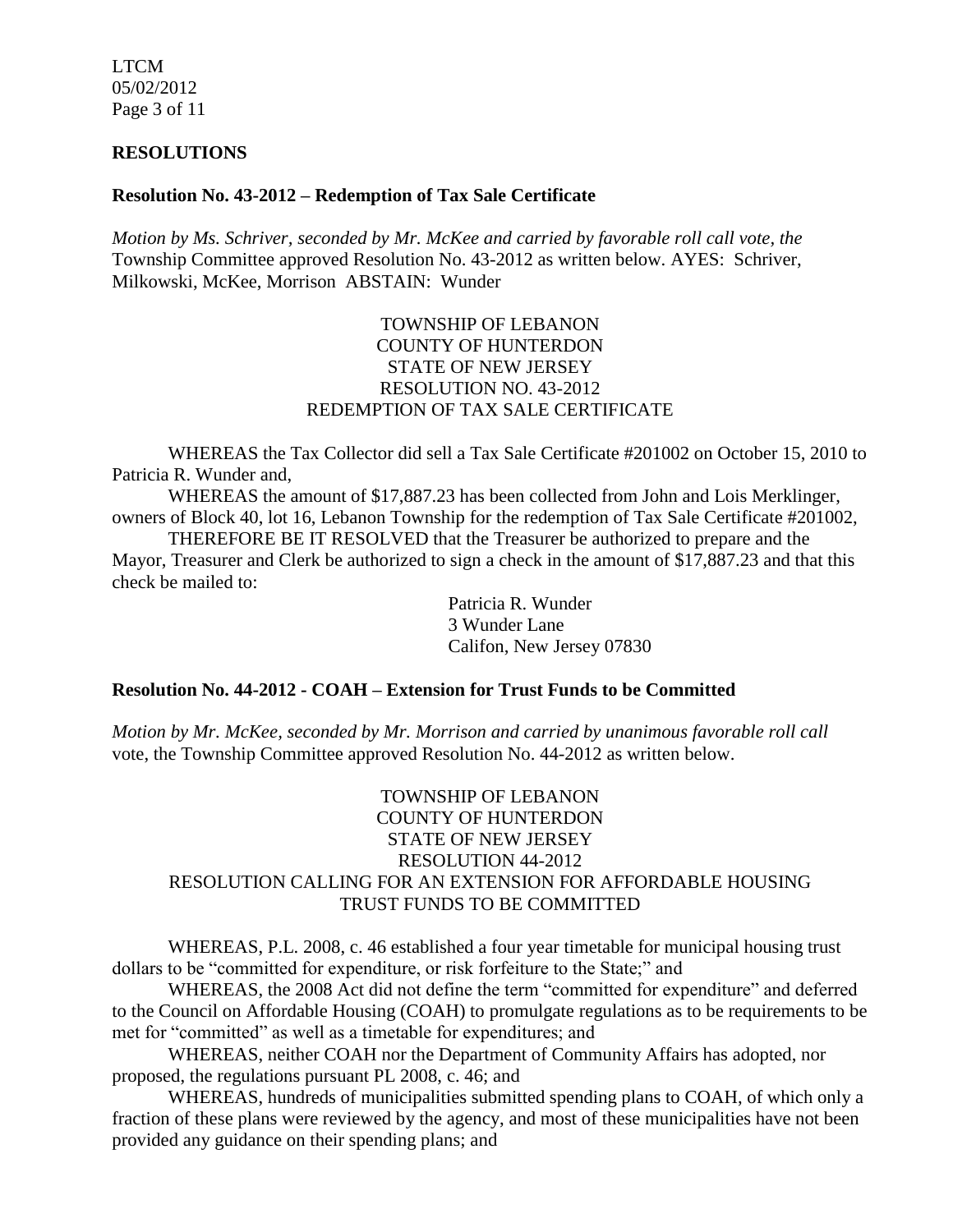LTCM 05/02/2012 Page 4 of 11

WHEREAS, at the time of 2008 Act, COAH was prepared to adopt its "3<sup>rd</sup> round" regulations" establishing municipal obligations under the "Fair Housing Act"; and

WHEREAS, COAH's 3<sup>rd</sup> round regulations were highly controversial and fundamentally flawed, and subsequently set aside by the Appellate Division, and the appeal of that decision now awaits consideration by the State Supreme Court; and

WHEREAS, eight years of litigation over COAH's methodology has had a chilling effect not only on the development of affordable housing, but on ability of local governments to commit trust funds dollars without knowledge of their respective obligations, and certainty that such commitment would count towards its housing obligation; and

WHEREAS, in 2008 the State Legislature passed the Permit Extension Act providing developers additional time because of the economic recess, an extension that was further granted in 2010 and which a third extension is now under consideration by the Legislature; and

WHEREAS, many of the projects in which the permits have been extended include an affordable housing component, and no such extension to municipalities; and

WHEREAS, forfeiture of trust fund dollars starting in July 2012 would be fundamentally unfair, inequitable and indefensible since neither COAH nor DCA has provided the required guidance or certainty; and

WHEREAS these trust fund dollars should be used as intended: to subsidize the costs for municipalities in meeting their affordable housing obligations while assuring that these costs do not fall to local taxpayers; and

WHEREAS, forfeiture of these dollars, estimated by some to be as much as \$200 million, would displace this financial obligation to the taxpayers in these communities; and

NOW, THEREFORE, BE IT RESOLVED, that the Mayor and Committee of Lebanon Township urges the Christie Administration and the State Legislature to extend the July 2012 to "commit" municipal affordable housing trust fund dollars and for the State to provide the needed regulatory guidance contemplated in PL 2008 c. 46; and

BE IT FURTHER RESOLVED, that a copy of this resolution be forwarded to State Senator Michael J. Doherty, Assemblyman John DiMaio and Erik Peterson, the New Jersey State League of Municipalities and the Office of the Governor.

#### **Resolution No. 45-2012 – First Aid Squad – Execute Settlement Agreement**

**Held to the Executive Session.**

#### **OLD BUSINESS**

#### **Cell Tower**

Attorney Cushing stated that they received documents from Cellco today with respect to accomplishing the goals that the Township is interested in. The documents will be reviewed and Attorney Cushing will provide a report at the next meeting.

#### **Township Garage Project**

Mr. Milkowski stated that he spoke to the Contractor today and was informed that once the Construction Department issues the permits they are prepared to start the footings on Monday.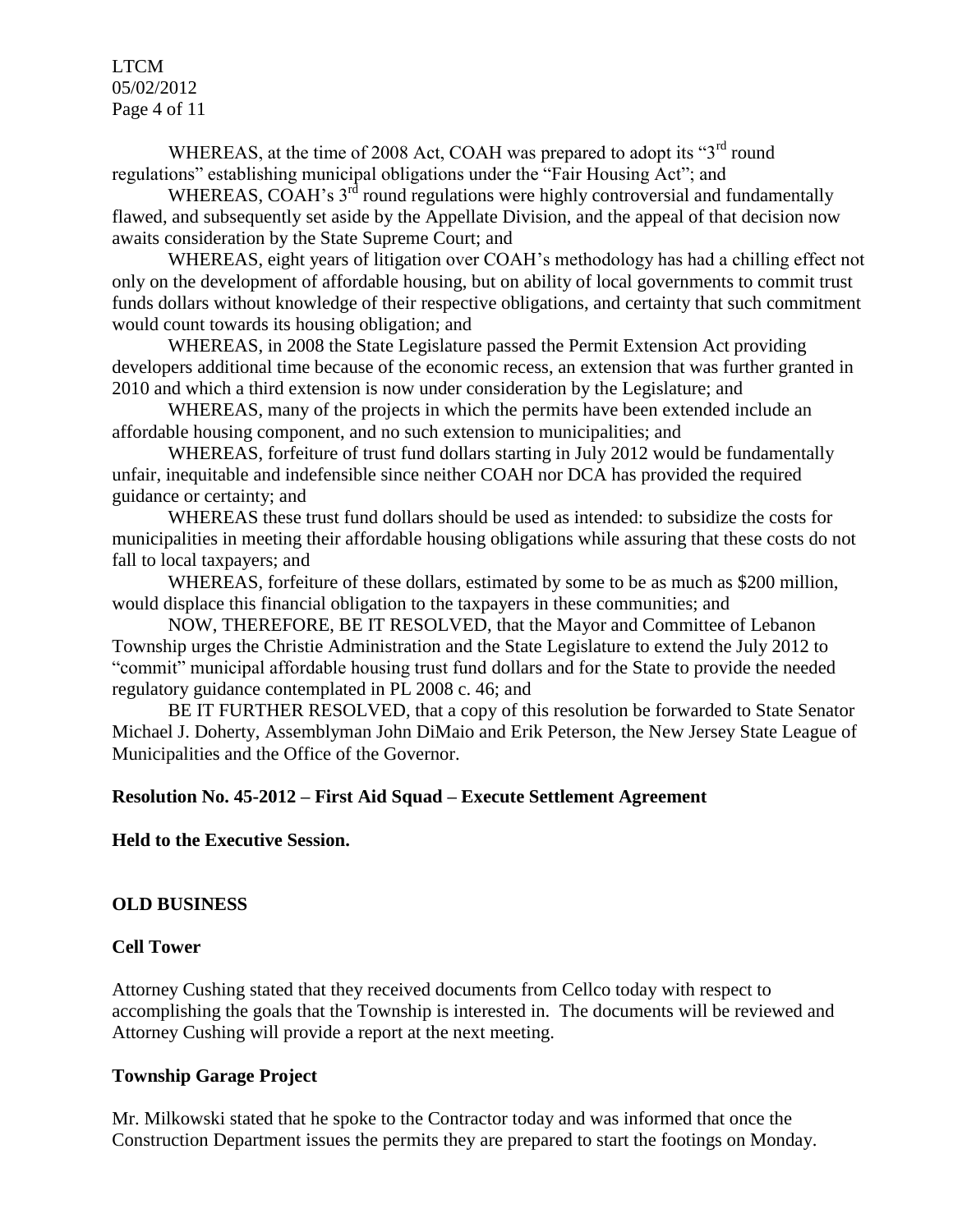LTCM 05/02/2012 Page 5 of 11

#### **Hunterdon County SWAC Representative**

There was a misunderstanding on the appointment made by the County for the Lebanon Township representative to the SWAC Board. The appointment was actually meant to be for Glen Gardner not Lebanon Township. The position needs to be filled for the Township. The Clerk will post a notice on the webpage.

#### **NEW BUSINESS**

#### **Sean VanLew – Veteran's Haven Assistant Superintendent**

Mr. Sean VanLew was present to introduce himself to the Township Committee and to answer any questions that the Committee or the public may have regarding Veteran's Haven. Mr. VanLew stated that he works for the NJ Department of Military and Veterans Affairs and has been assigned to set up the Veteran's Haven Housing Program at the Hagedorn Hospital site. Veteran's Haven will occupy one fourth of the hospital space which will include North Hall, the School House and the current Freedom House. The North Hall is now free of Hagedorn patients and they anticipate opening around July 1, 2012. The Veteran's Haven provides for formerly homeless veterans and gives them a place to stay for up to two years. They will help the veteran's find employment and help them get their feet back on the ground so at the end of their two year stay they are able to regain some of the self sufficiency they had prior to becoming homeless. The Veteran's Haven has an approximate 75% success rate in returning the men and women to their communities as successful citizens. Mr. VanLew stated that the facility is a tough love environment and as veterans they all understand rules and regulations. Veteran's Have insists that each of the veterans who enter the facility be individually accountable for their actions. Mr. VanLew stated that all clients are there on a volunteer basis. Mr. VanLew stated that drugs and alcohol are not permitted at the facility and the patients are not allowed to use them during their stay at the facility. When entering the facility the patients will be given a breathalyzer test. Anyone who fails the test is given 4 hours to leave the facility. Veteran's Haven goal is to help the patient back into the Veteran's Administration for inpatient treatment for the help they need. Not all patients are addicted to drug or alcohol but they cannot allow it in the facility as it may break down other patients. Mr. VanLew stated that Veteran's Haven enjoys a good relationship with all veteran services organizations including Rolling Thunder and welcome them with open arms. Mr. VanLew stated that there is no plan at this time to utilize the remainder of the facility. The Committee thanked Mr. VanLew for his efforts and for attending the meeting.

#### **Application for a Social Affair Permit. – Saint John Neumann Church – 06/02/12**

*Motion by Ms. Schriver, seconded by Mayor Wunder and carried by unanimous favorable roll call*  vote, the Township Committee approved a Social Affair Permit for Saint John Neumann Church for an event to be held on June 2, 2012.

#### **Application for a Coin Toss – Lebanon Township Fire Dept. 05/19/12 & 11/23/12**

*Motion by Ms. Schriver, seconded by Mr. Morrison and carried by favorable roll call* vote, the Township Committee approved a Coin Toss application for the Lebanon Township Vol. Fire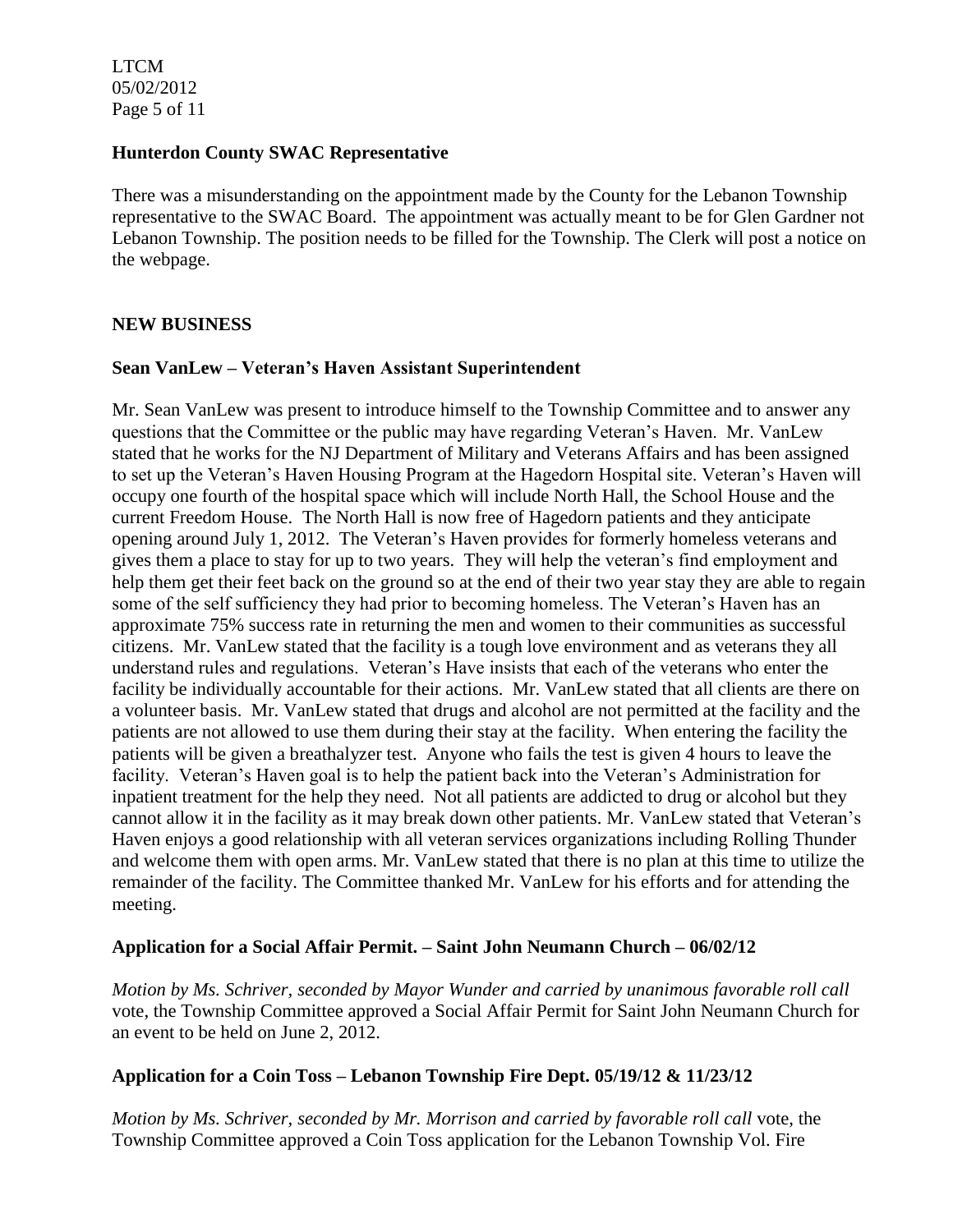LTCM 05/02/2012 Page 6 of 11

Department for fundraisers to be held on May 19, 2012 and November 23, 2012. AYES: Schriver, Wunder, McKee, Morrison ABSTAIN: Milkowski

## **Public Address System**

Mr. Milkowksi stated that at times the Township needs to use the local school for larger meetings. A PA System needs to be rented for each meeting at a cost of \$1250.00. Members of the Planning Board looked into the cost to purchase a System.

Planning Board Member Mark Laul stated that he received quotes for the system and Gramco provided the best quote at \$6225.00. They system is portable which can be used at the school. It takes approximately fifteen minutes to set up. The cost of the unit will be divided between the Planning Board, the Board of Adjustment and the Clerk.

*Motion by Mr. Milkowski, seconded by Ms. Schriver and carried by unanimous favorable roll call*  vote, the Township Committee authorized the purchase of a Portable Microphone and Sound System, manufactured by BOSCH in accordance with a quote dated April 18, 2012. A representative of the Township solicited three quotes with respect to prices for this item.

# **COMMITTEE REPORTS**

# **COMMITTEEWOMAN SCHRIVER–**

Ms. Schriver stated that the Environmental Assessment of the Polt property has not begun, however, all insurance matters have been resolved and the assessment will be conducted shortly.

Ms. Schriver stated that the last of the patients at the Hagedorn Hospital are being moved out of the facility. Ms. Schriver stated that she and representatives from the Township; the Fire Chief, the Police Chief, the OEM Coordinator and the Clerk met with the State Police Station Commander, Lt James Visco and Mr. Sean VanLew of Veteran's Haven. The meeting was held to discuss in what way emergency services may be needed at Veteran's Haven and how the services will be provided. It meeting was productive and worked out well.

# **DEPUTY MAYOR MILKOWSKI-**

Mr. Milkowski stated that he spoke to the DPW Contractor today and he has all of the paperwork submitted to the Construction Department and is waiting for permits to be issued. They are ready to start footings on Monday.

Mr. Milkowski stated that the DPW top soiled and seeded the area around the park, along the roadway. The DPW also did drainage work at Voorhees Village and top soiled and seeded.

The Planning Board met at the school on April 24, 2012 to discuss the GenPsych Application. It appears that there will be at least two more meetings. There was a Highlands meeting to discuss the addition to the Master Plan. There were questions raised and the Planner will be contacting the DEP for clarification.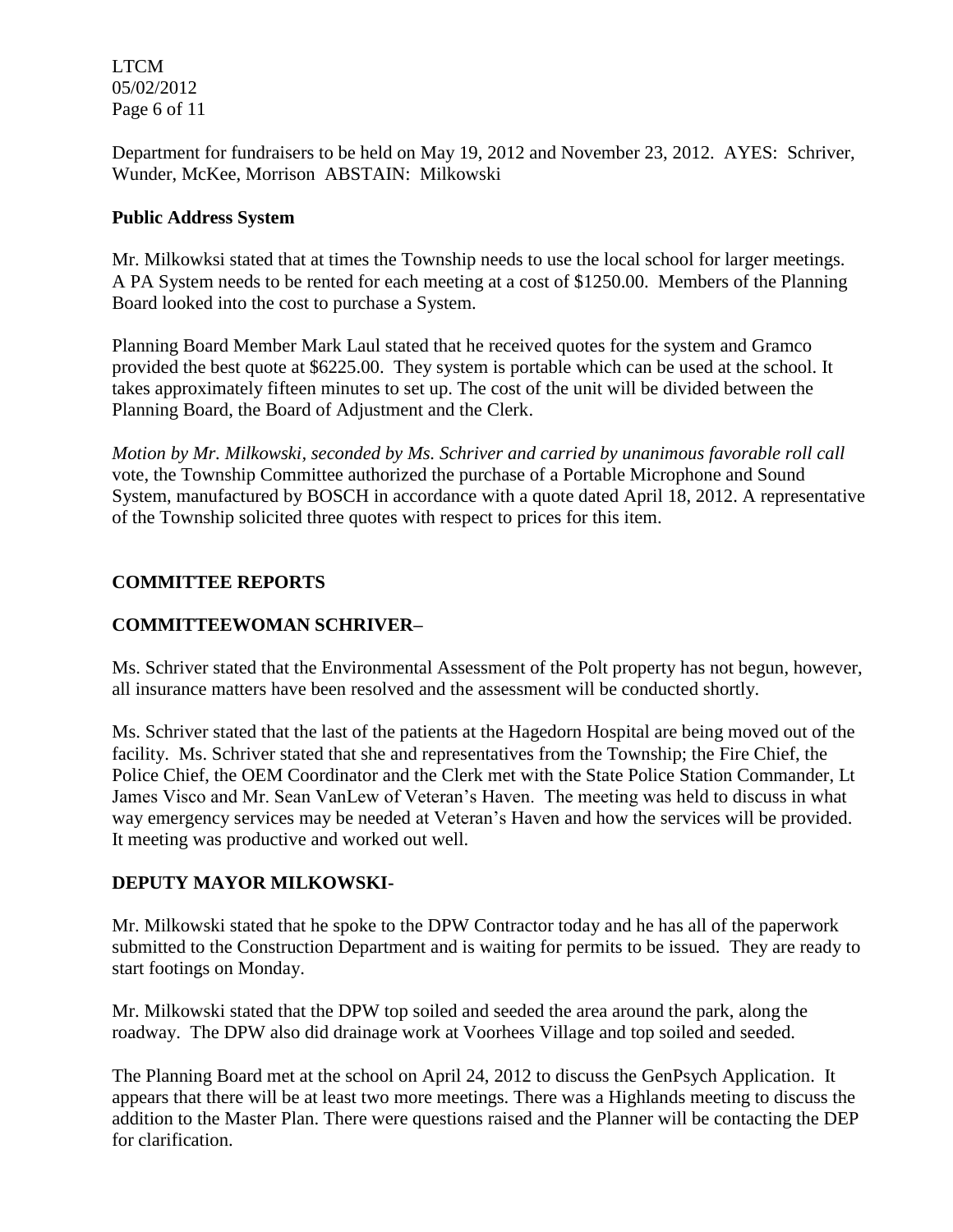LTCM 05/02/2012 Page 7 of 11

Attorney Cushing stated that Planner Bolan had contacted him to schedule a meeting to discuss Highland's issues. Subject to the Committee's approval Attorney Cushing will do such. The Committee authorized Attorney Cushing to meet with Planner Bolan.

# **MAYOR WUNDER-**

Mayor Wunder stated that the Municipal Court of North Hunterdon met on Monday night. He and Mr. McKee attended the meeting. There was a lot of number crunching however, nothing was resolved.

Mayor Wunder stated that he attended the Mayor's Conference in Atlantic City. He felt that the Conference was decent but he would have liked more time for questions and answers. Mayor Wunder stated that he thought that they saved the important issues, such as Shared Services, until Friday, the day that all were leaving. There was discussion on records management, per student costs, Countywide Shared Services for Tax Assessment and Animal Control. There were many motivational speeches. Solar was discussed and the Mayor provided the Deputy Mayor with documentation he had received. School funding was also discussed.

The Township has been speaking with Steve Risse and Nancy Parker from FEMA regarding the flood assistance on Raritan River Road. A meeting was to be scheduled however, FEMA would like to meet with the residents at each individuals home. The Clerk is working with the Engineer in an attempt to coordinate the meetings.

# **COMMITTEEMAN MCKEE –**

Mr. McKee had nothing new to report regarding Standing Committees. All Committees seem to be in good standing and represented well.

# **COMMITTEEMAN MORRISON –**

**Police, Fire and Rescue-** Mr. Morrison read the monthly police report for April 2012.

#### **PRESENTATION OF VOUCHERS**

Committee Members provided a description of vouchers exceeding \$1000.00.

*Motion by Ms. Schriver, seconded by Mr.Mor rison and carried by favorable roll call vote, the* Township Committee approved the May 2, 2012 bill list in the amount \$73,088.15. AYES: Schriver, Milkowski, McKee, Morrison ABSTAIN: Wunder

#### **CORRESPONDENCE**

a. Tax Collector's Report for the Month of April 2012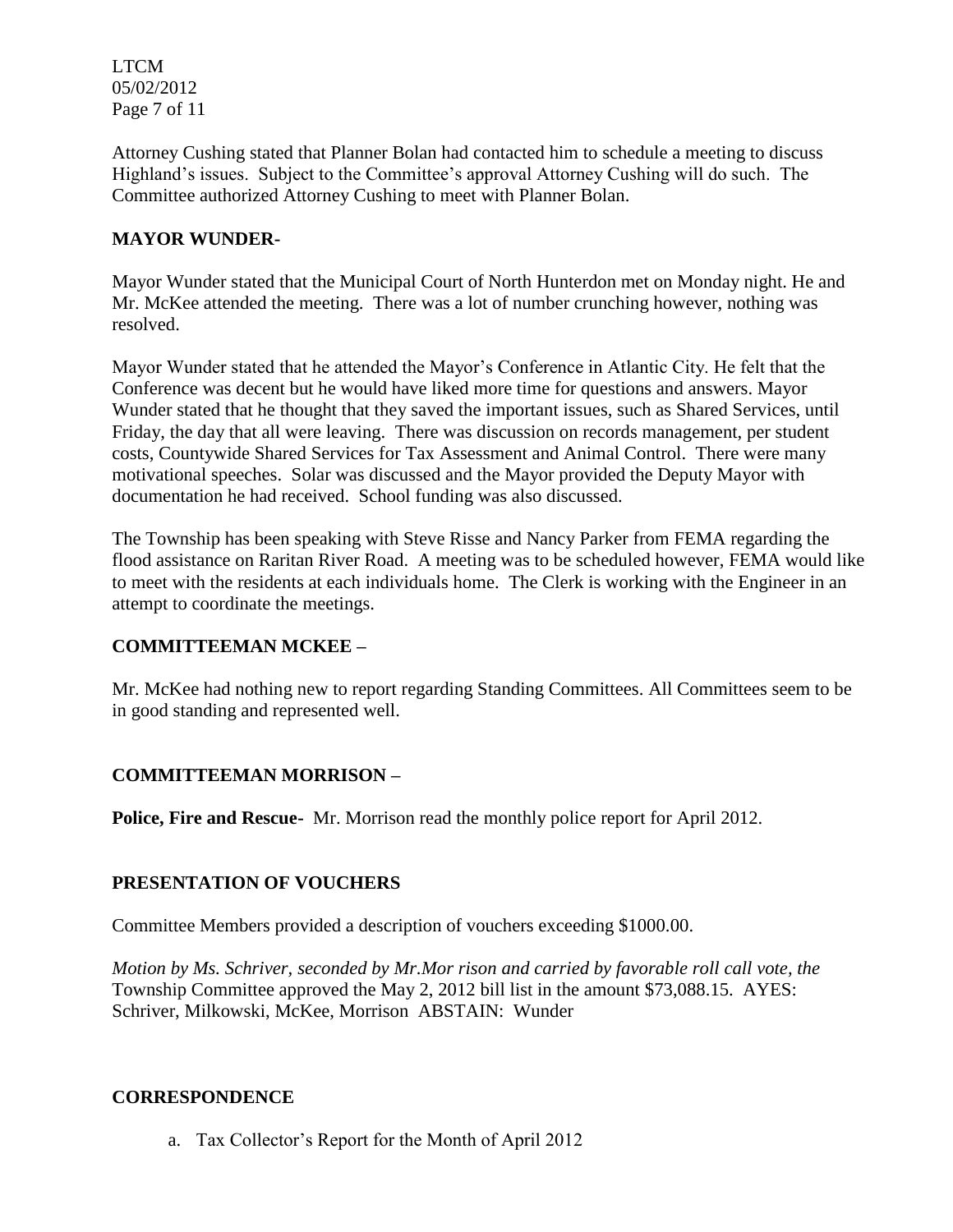- b. Historian April 5, 2012 Meeting Minutes
- c. Mr. and Mrs. Don Prostak DPW Commendation

# **PUBLIC COMMENTS**

*Motion by Ms. Schriver, seconded by Mr. Wunder and carried by unanimous favorable roll call*  vote, the Township Committee opened the Public Comment portion of the meeting.

Mr. E.J. Skidmore asked the Committee why they did not discuss the correspondence listed on the agenda.

Ms. Nancy Darois asked if the Township Garage Project is going to begin on Monday and asked for an update on the Polt Property. Mr. Milkowski stated that the DPW Contractor is waiting on paperwork for the Salt Shed once they have it they will begin work on Monday. Mr. Milkowski stated that the DEP granted permission for the Mr. Polt to close out the tanks on the Polt Property.

Library Chairman Art Gerlich was present to inform the Township Committee that in reaction to the Freeholders Budget the County Library Commission has decided not to fund affiliate libraries. Mr. Gerlich is upset that they waited until today to inform Bunnvale Library of their plans. The Township does have a reserve with the County which may help for approximately 3 years. Mr. Gerlich stated that he is hoping the Mr. Titus from the Library Commission will be attending the Library Committee's next meeting. The Township Committee asked Mr. Gerlich to prepare a resolution to be sent to the Freeholders stating the Township's concerns with the Library Commission's decision.

Mr. E.J. Skidmore asked if the Committee would please address the Squad matter in Executive Session and inform the public of any action before addressing all other matters in Closed Session.

*Motion by Ms. Schriver, seconded by Mr. Milkowski and carried by unanimous favorable roll call*  vote, the Township Committee closed the Public Comment portion of the meeting.

There will be two closed session.

# **EXECUTIVE SESSION**

*Motion by Mr. Milkowski, seconded by Mr. Morrison and carried by unanimous favorable roll call*  vote, the Township Committee approved Resolution No. 46-2012 and convened in executive session at 8:04 p.m.

## **TOWNSHIP OF LEBANON RESOLUTION NO. 46-2012**

BE IT RESOLVED by the Mayor and Township Committee of the Township of Lebanon, that in compliance with N.J.S.A. 10:4-12, this meeting will be closed to the Public to discuss the following matters: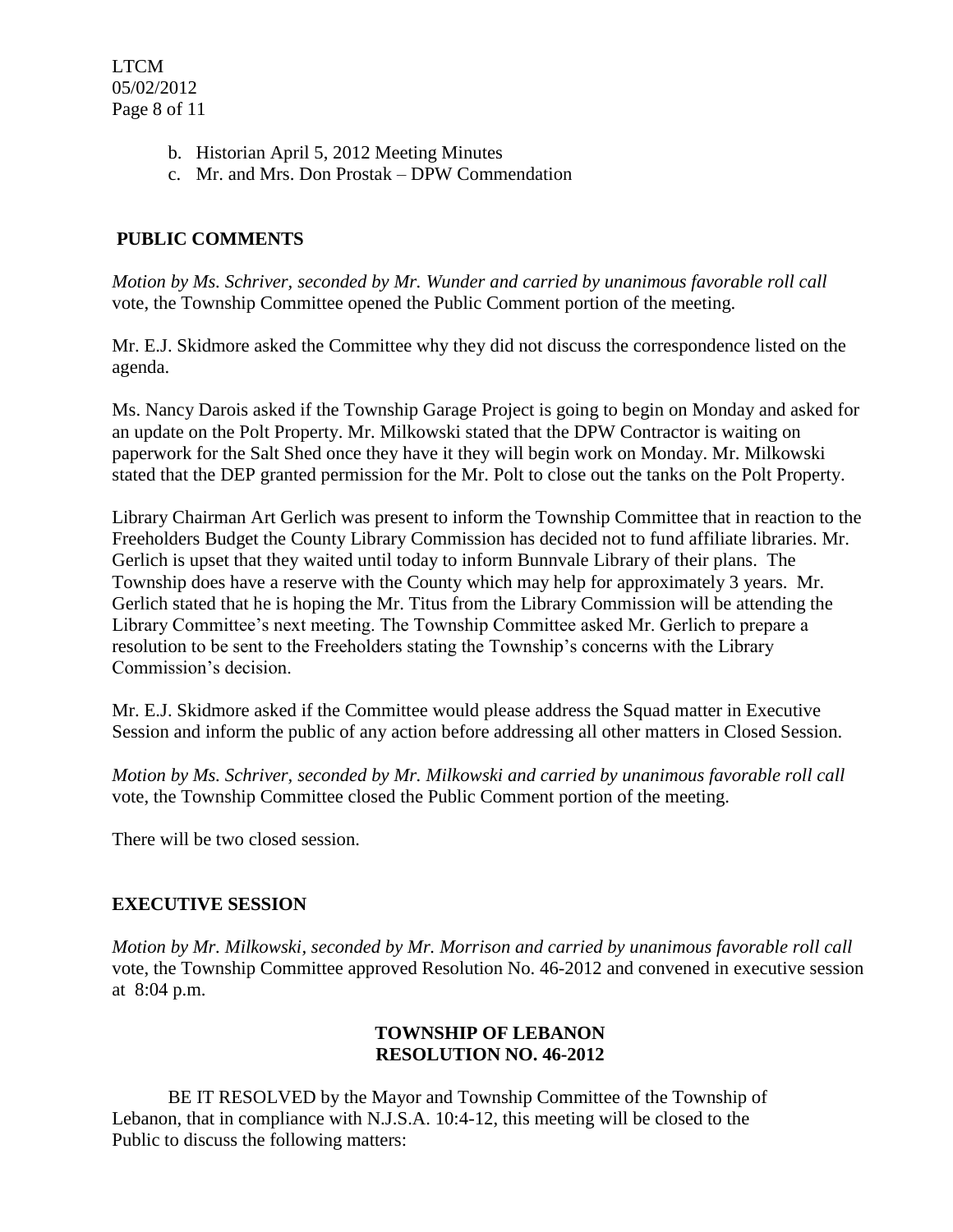First Aid Squad and Negotiations Collective Bargaining – CWA-PBA Contract Negotiations – Court Fire Department – Contract Negotiations/Personnel

The Township Committee convened the Regular Committee meeting at 8:25p.m.

*Motion by Ms. Schriver, seconded by Mr. McKee and carried by unanimous favorable roll call vote*, the Township Committee approved Resolution No. 45-2012 as written below.

#### TOWNSHIP OF LEBANON HUNTERDON COUNTY, NEW JERSEY RESOLUTION NO. 45-2012 FIRST AID SQUAD EXECUTE SETTLEMENT AGREEMENT

WHEREAS, on October 17, 1975, the Township of Lebanon conveyed property located at Block 29, Lot 32.05 on the Tax Maps of the Township Lebanon ("Property") to Lebanon Township Post 115 First Aid Squad ("Squad") for use as a first aid squad facility building, subject to a right of reverter as required by N.J.S.A. 40A:12-21, which limited the use of the property to use as a first aid and emergency building; and

WHEREAS, a dispute arose between the Squad and the Township of Lebanon which led to certain litigation entitled "*Lebanon Township Post 115 First Aid Squad, et al. v. the Township of Lebanon, et al.,* Superior Court of New Jersey, Law Division, Hunterdon County, Docket No. HNT-L-231-10" ("Lawsuit"); and

WHEREAS, the Squad subsequently filed for bankruptcy under the caption entitled "*In Re: Lebanon Township First Aid Squad, Inc.,* United States Bankruptcy Court, District of New Jersey, Case No. 10-48620 (KCF)" ("Bankruptcy"); and

WHEREAS, the Bankruptcy Trustee in the Bankruptcy abandoned any interest he might have in the Property; and

WHEREAS, the Squad is no longer active in providing emergency services to the Township and all emergency services are now provided by the Lebanon Township Fire Department; and

WHEREAS, the Squad believes it is in the best interest of the residents and taxpayers of the Township to convey to the Township all of its right, title and interest in the Property; and

WHEREAS, the Squad and the Township have agreed to enter into a Settlement Agreement, a copy of which is attached; and

WHEREAS, the Settlement Agreement calls for the Township to make certain payments on behalf of certain Squad members to the Length of Service Award Program ("LOSAP"); and

WHEREAS, the Township has also agreed to convey to the Squad two vehicles, identified as Ambulances No. 19-51 and No. 19-55; and

WHEREAS, the Township has also agreed to erect a plaque on the Property to acknowledge the service of all emergency providers, past, present and future whose generous and selfless efforts have been, are and will be of great benefit to all of the residents of the Township and others; and

NOW, THEREFORE, BE IT RESOLVED, by the Mayor and Committee of the Township of Lebanon, County of Hunterdon, New Jersey, as follows: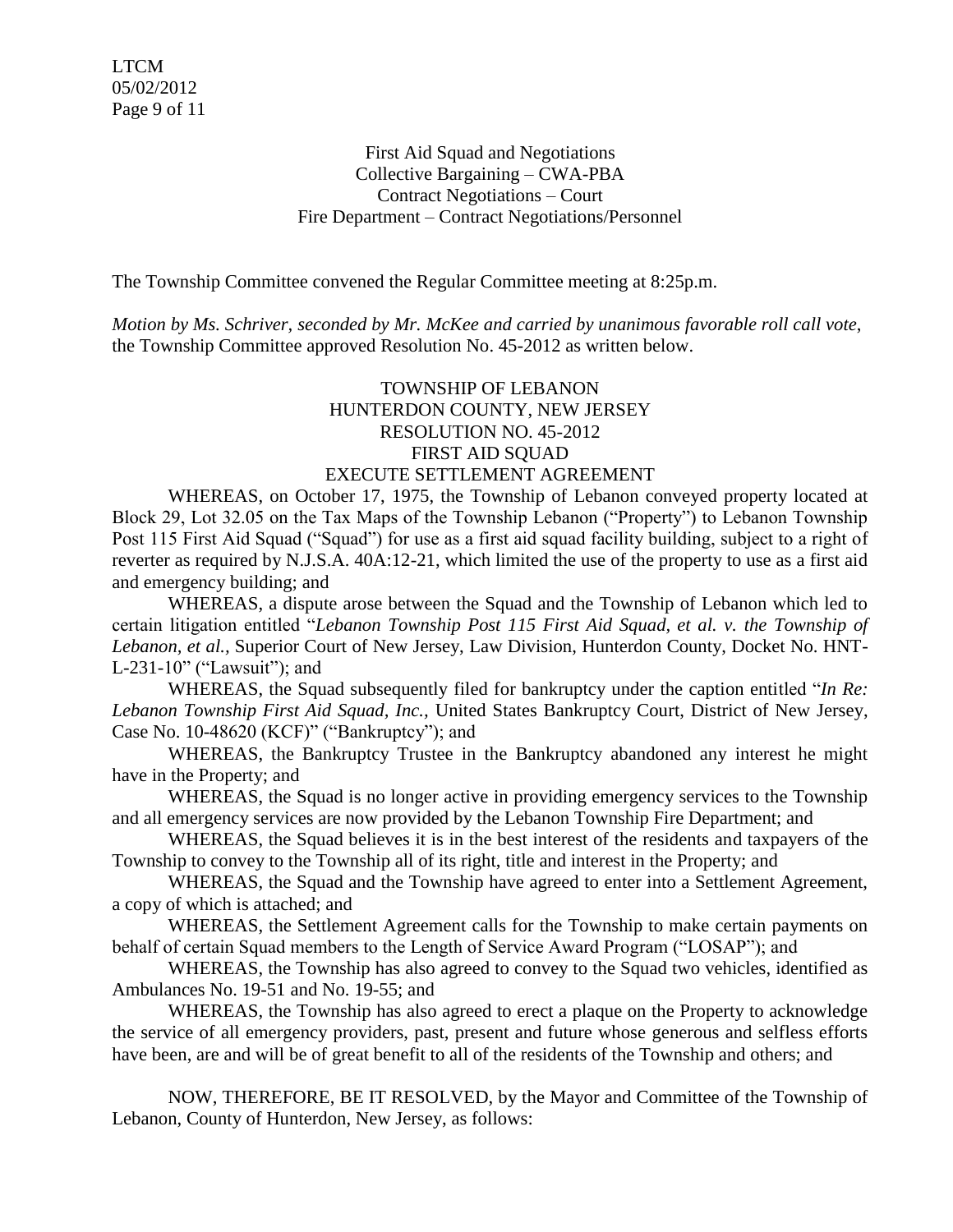LTCM 05/02/2012 Page 10 of 11

1. The Township is authorized to accept the Deed of Conveyance from the Squad to the Township of the Property. The Township will enact any Ordinance necessary to confirm the acceptance of the Property.

2. The Township hereby authorizes the Mayor and the Clerk to execute any documents, including title documents, to convey all right, title and interest in Ambulances No. 19-51 and No. 19- 55 to the Squad.

3. The Township hereby authorizes the Clerk to make payments to LOSAP accounts of the following members of the Squad:

|     | Name                    | <b>Amount of Payment</b> |
|-----|-------------------------|--------------------------|
| (a) | Laura Bilicki           | \$150.00                 |
| (b) | Sabatino De Santis, Jr. | \$150.00                 |
| (c) | William Groff           | \$150.00                 |
| (d) | Andrea Hutchins         | \$150.00                 |
| (e) | Gordon Sandelier        | \$150.00                 |
| (f) | Bryon Weightman         | \$150.00                 |
|     |                         |                          |

4. The Township will erect a plaque to be located on the Property that will contain the following statement or similar language:

> "The Township acknowledges the service of all emergency service providers, past, present and future, whose generous and selfless efforts have been, are and will be of great benefit to all the residents of the Township and others."

BE IT FURTHER RESOLVED that the Mayor and Clerk are authorized to execute the Settlement Agreement in the form attached hereto.

The Mayor read the following statement.

#### **Statement by Mayor**

A number of years ago an unfortunate dispute arose between the Township of Lebanon and the Lebanon Township First Aid Squad. This led to a lawsuit between the first aid squad and the Township. Eventually the first aid squad filed for bankruptcy and the functions of the first aid squad were transferred to the fire company. This dispute led to a serious rift in the community with reasonable people having divergent views about which side in the dispute was correct.

I am pleased to announce tonight that the dispute between the Township and the first aid squad is finally over and the strong feelings that it generated can now be put behind us. One major area in dispute between the Township and the First Aid Squad was ownership and control of the first aid squad building. That building had been donated to the first aid squad many years ago with a provision that if the first aid squad was no longer active the building would be returned to the Township. The first aid squad has agreed to return the building to the Township. This is good.